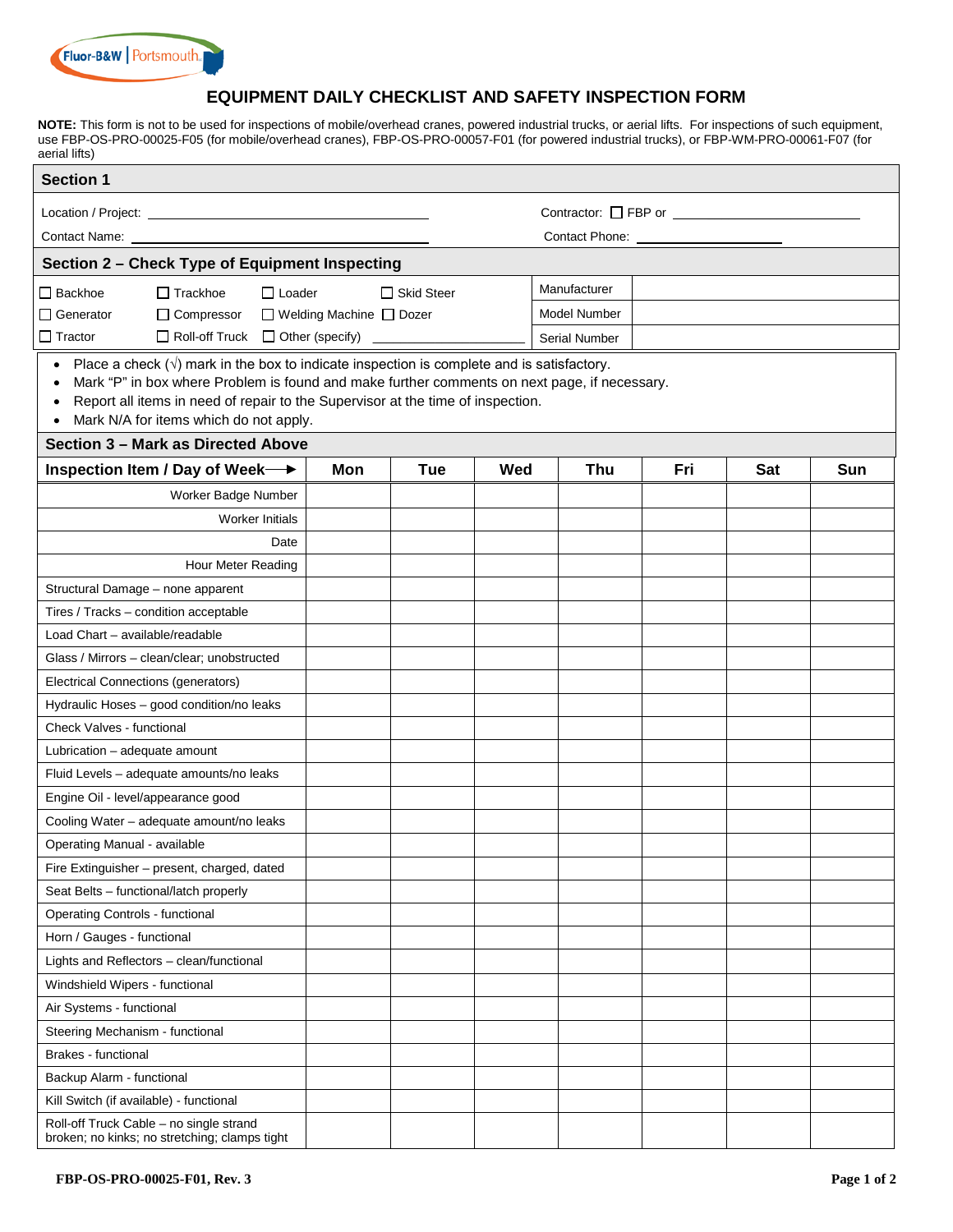

## **EQUIPMENT DAILY CHECKLIST AND SAFETY INSPECTION FORM**

| Section 4 - Briefly explain items having problems |                                                                                                                                                                                                                         |                      |  |  |  |  |  |  |
|---------------------------------------------------|-------------------------------------------------------------------------------------------------------------------------------------------------------------------------------------------------------------------------|----------------------|--|--|--|--|--|--|
| <b>Date</b>                                       | <b>Repairs</b>                                                                                                                                                                                                          | <b>Date Repaired</b> |  |  |  |  |  |  |
|                                                   |                                                                                                                                                                                                                         |                      |  |  |  |  |  |  |
|                                                   |                                                                                                                                                                                                                         |                      |  |  |  |  |  |  |
|                                                   |                                                                                                                                                                                                                         |                      |  |  |  |  |  |  |
|                                                   |                                                                                                                                                                                                                         |                      |  |  |  |  |  |  |
|                                                   |                                                                                                                                                                                                                         |                      |  |  |  |  |  |  |
|                                                   |                                                                                                                                                                                                                         |                      |  |  |  |  |  |  |
|                                                   |                                                                                                                                                                                                                         |                      |  |  |  |  |  |  |
|                                                   |                                                                                                                                                                                                                         |                      |  |  |  |  |  |  |
|                                                   |                                                                                                                                                                                                                         |                      |  |  |  |  |  |  |
|                                                   |                                                                                                                                                                                                                         |                      |  |  |  |  |  |  |
|                                                   |                                                                                                                                                                                                                         |                      |  |  |  |  |  |  |
|                                                   |                                                                                                                                                                                                                         |                      |  |  |  |  |  |  |
|                                                   |                                                                                                                                                                                                                         |                      |  |  |  |  |  |  |
|                                                   |                                                                                                                                                                                                                         |                      |  |  |  |  |  |  |
|                                                   |                                                                                                                                                                                                                         |                      |  |  |  |  |  |  |
|                                                   |                                                                                                                                                                                                                         |                      |  |  |  |  |  |  |
|                                                   |                                                                                                                                                                                                                         |                      |  |  |  |  |  |  |
| Comments:                                         |                                                                                                                                                                                                                         |                      |  |  |  |  |  |  |
|                                                   |                                                                                                                                                                                                                         |                      |  |  |  |  |  |  |
|                                                   |                                                                                                                                                                                                                         |                      |  |  |  |  |  |  |
|                                                   |                                                                                                                                                                                                                         |                      |  |  |  |  |  |  |
|                                                   |                                                                                                                                                                                                                         |                      |  |  |  |  |  |  |
|                                                   |                                                                                                                                                                                                                         |                      |  |  |  |  |  |  |
|                                                   |                                                                                                                                                                                                                         |                      |  |  |  |  |  |  |
|                                                   |                                                                                                                                                                                                                         |                      |  |  |  |  |  |  |
|                                                   |                                                                                                                                                                                                                         |                      |  |  |  |  |  |  |
|                                                   |                                                                                                                                                                                                                         |                      |  |  |  |  |  |  |
|                                                   |                                                                                                                                                                                                                         |                      |  |  |  |  |  |  |
|                                                   | Section 5 - Supervisor and Safety Representative Concurrence                                                                                                                                                            |                      |  |  |  |  |  |  |
|                                                   | To be signed by the Superintendent and Safety Representative in the event deficiencies are discovered. All Equipment<br>Daily Checklists and Safety Inspection Forms shall be filed with the Work Control Organization. |                      |  |  |  |  |  |  |
|                                                   | <b>Print/Signature of Supervisor</b><br><b>Date</b>                                                                                                                                                                     |                      |  |  |  |  |  |  |
|                                                   | Print/Signature of Safety Representative<br><b>Date</b>                                                                                                                                                                 |                      |  |  |  |  |  |  |
|                                                   |                                                                                                                                                                                                                         |                      |  |  |  |  |  |  |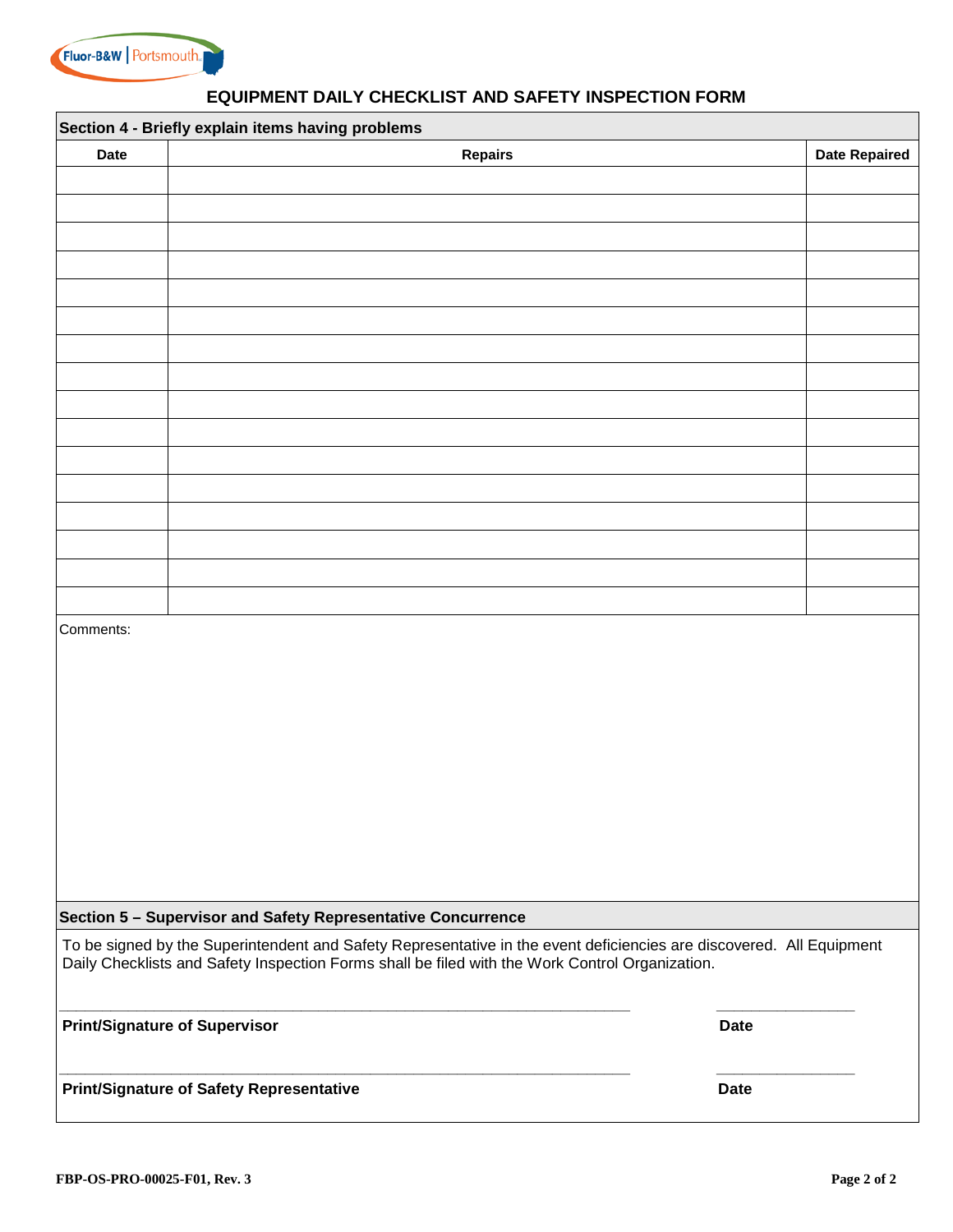

#### **INBOUND EQUIPMENT SAFETY INSPECTION FORM**

| Section 1 - Inspection Performed by Qualified Personnel Only                                                                                                                                                                                                                                                                                                             |      |        |                                                                               |      |        |                         |                                                       |  |  |
|--------------------------------------------------------------------------------------------------------------------------------------------------------------------------------------------------------------------------------------------------------------------------------------------------------------------------------------------------------------------------|------|--------|-------------------------------------------------------------------------------|------|--------|-------------------------|-------------------------------------------------------|--|--|
| Location / Project<br>Date                                                                                                                                                                                                                                                                                                                                               |      |        |                                                                               |      |        |                         |                                                       |  |  |
| Contractor<br>Equipment Inspected By                                                                                                                                                                                                                                                                                                                                     |      |        |                                                                               |      |        |                         |                                                       |  |  |
| Section 2 - Check Type of Equipment Inspecting                                                                                                                                                                                                                                                                                                                           |      |        |                                                                               |      |        |                         |                                                       |  |  |
| $\Box$ Crane                                                                                                                                                                                                                                                                                                                                                             |      |        | $\Box$ Forklift<br>$\Box$ Backhoe<br>$\Box$ Track Hoe                         |      |        | Manufacturer            |                                                       |  |  |
| $\Box$ Tractor                                                                                                                                                                                                                                                                                                                                                           |      |        | $\Box$ Skid Steer<br>$\Box$ Loader<br>$\Box$ Aerial Lift                      |      |        | Model Number            |                                                       |  |  |
| $\Box$ Drill Rig                                                                                                                                                                                                                                                                                                                                                         |      |        | $\Box$ Dozer<br>$\Box$ Loader<br>$\Box$ Scissors Lift                         |      |        | Serial Number           |                                                       |  |  |
| $\Box$ Welding Machine > 35 hp                                                                                                                                                                                                                                                                                                                                           |      |        | $\Box$ Generator > 35 hp<br>$\Box$ Compressor > 35 hp                         |      |        | <b>OSHA Annual Date</b> |                                                       |  |  |
|                                                                                                                                                                                                                                                                                                                                                                          |      |        |                                                                               |      |        |                         | Last Maintenance Date                                 |  |  |
|                                                                                                                                                                                                                                                                                                                                                                          |      |        | NOTE: Do NOT record this inspection sheet into the Central Equipment Database |      |        | <b>Contact Name</b>     |                                                       |  |  |
|                                                                                                                                                                                                                                                                                                                                                                          |      |        | for equipment not expected to be onsite greater than 30 days.                 |      |        | <b>Contact Phone</b>    |                                                       |  |  |
|                                                                                                                                                                                                                                                                                                                                                                          |      |        | Section 3 - General Categories to Inspect                                     |      |        |                         |                                                       |  |  |
| Pass                                                                                                                                                                                                                                                                                                                                                                     | Fail | N/A    |                                                                               | Pass | Fail   | N/A                     |                                                       |  |  |
| ப                                                                                                                                                                                                                                                                                                                                                                        | □    | □      | Tires / Tracks / Drive Chains                                                 | □    | □      | □                       | Aux. Hook and Ball                                    |  |  |
| ⊔                                                                                                                                                                                                                                                                                                                                                                        | □    | □      | Leaking Fluids Present                                                        | □    | □      | □                       | Main Hook and Block                                   |  |  |
| □                                                                                                                                                                                                                                                                                                                                                                        | □    | □      | Hydraulic Hoses in Good Condition                                             | □    | □      | □                       | Boom / Mask / Cylinders                               |  |  |
| □                                                                                                                                                                                                                                                                                                                                                                        | □    | □      | Lights and Mirrors                                                            | □    | □      | □                       | Anti Two Block                                        |  |  |
| ⊔                                                                                                                                                                                                                                                                                                                                                                        | □    | □      | <b>Structural Damage Present</b>                                              | □    | □      | □                       | Wedge Socket Plus Cable Length (6 x Diameter)         |  |  |
| □                                                                                                                                                                                                                                                                                                                                                                        | □    | □      | Computer Aids / Operator Controls                                             | □    | □      | □                       | <b>Brakes</b>                                         |  |  |
| □                                                                                                                                                                                                                                                                                                                                                                        | □    | □      | <b>Roll Over Protection</b>                                                   | □    | □      | □                       | <b>Emergency Flares and Triangles</b>                 |  |  |
| □                                                                                                                                                                                                                                                                                                                                                                        | □    | $\Box$ | Seat Belt Latches Properly                                                    | □    | □      | □                       | Fork Lift Assembly Bolts                              |  |  |
| □                                                                                                                                                                                                                                                                                                                                                                        | □    | □      | Fire Extinguisher with Current Inspection                                     | □    | □      | □                       | Operators Manual Present and Load Chart               |  |  |
| □                                                                                                                                                                                                                                                                                                                                                                        | □    | □      | <b>Glass Condition</b>                                                        | □    | □      | □                       | Record of Last Performed Maintenance                  |  |  |
| □                                                                                                                                                                                                                                                                                                                                                                        | □    | □      | Back Up Alarm / Bi-directional                                                | □    | □      | □                       | C of C Not Having Counterfeit Material                |  |  |
| □                                                                                                                                                                                                                                                                                                                                                                        | □    | □      | Kill Switch                                                                   | □    | □      | □                       | Periodic Inspection                                   |  |  |
| □                                                                                                                                                                                                                                                                                                                                                                        | □    | □      | Horn                                                                          | □    | □      | □                       | DOT Annual Inspection                                 |  |  |
| □                                                                                                                                                                                                                                                                                                                                                                        | □    | □      | <b>Operator Controls</b>                                                      | □    | □      | □                       | OSHA Annual Inspection (if required)                  |  |  |
| □                                                                                                                                                                                                                                                                                                                                                                        | □    | $\Box$ | Labels, Voltage & Hand Signal Chart, e.g.                                     | □    | □      | □                       | Generator Circuit Breaker is Open (Off) Position      |  |  |
| □                                                                                                                                                                                                                                                                                                                                                                        | □    | □      | Wire Rope                                                                     | □    | $\Box$ | □                       | Generator has no Electrical Primary Feed or Secondary |  |  |
| □                                                                                                                                                                                                                                                                                                                                                                        | □    | □      | Outriggers                                                                    |      |        |                         | <b>Load Cables Connected</b>                          |  |  |
| Section 4 - Fuel Type<br>Diesel<br>□<br>Use permitted in the X-744G and X-326 Facilities<br>Gasoline<br>□<br>Use permitted in the X-326 Facilities<br>Propane<br>NOT PERMITTED TO BE USED INSIDE ANY SITE FACILITIES<br>□<br>□<br>Electric<br>Use permitted in X-326, X-345, and X-744G Facilities<br>$\Box$ Other<br>TO BE EVALUATED BY THE LPP CAT II FACILITY MANAGER |      |        |                                                                               |      |        |                         |                                                       |  |  |
| Section 5 - Comments                                                                                                                                                                                                                                                                                                                                                     |      |        |                                                                               |      |        |                         |                                                       |  |  |
|                                                                                                                                                                                                                                                                                                                                                                          |      |        |                                                                               |      |        |                         |                                                       |  |  |
|                                                                                                                                                                                                                                                                                                                                                                          |      |        |                                                                               |      |        |                         |                                                       |  |  |
|                                                                                                                                                                                                                                                                                                                                                                          |      |        |                                                                               |      |        |                         |                                                       |  |  |
|                                                                                                                                                                                                                                                                                                                                                                          |      |        |                                                                               |      |        |                         |                                                       |  |  |
|                                                                                                                                                                                                                                                                                                                                                                          |      |        |                                                                               |      |        |                         |                                                       |  |  |

Inbound Equipment Safety Inspection Forms shall be provided to Contracts and a copy to Work Control. Additional checklist specific to the equipment may be used and attached to this checklist.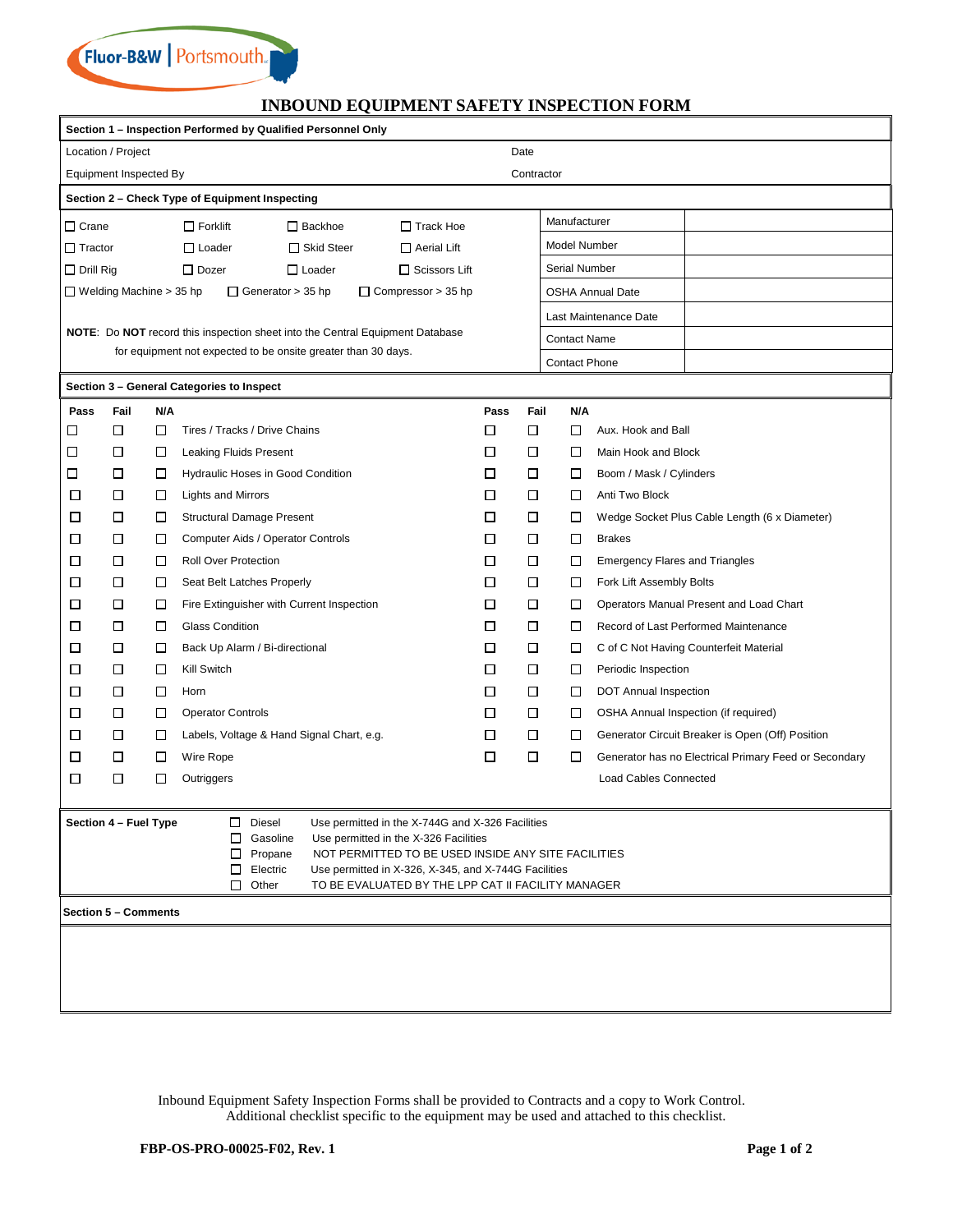

# **INBOUND EQUIPMENT SAFETY INSPECTION FORM**

| Section 6 – Qualified Radiological Control Technician acceptance for equipment receiving (Inbound) |                         |             |  |            |  |  |  |  |
|----------------------------------------------------------------------------------------------------|-------------------------|-------------|--|------------|--|--|--|--|
| $\Box$ Yes                                                                                         | $\Box$ No<br>$\Box$ N/A | Print name: |  | Signature: |  |  |  |  |
| Section 7-Qualified Person (Leased Equipment Manager)                                              |                         |             |  |            |  |  |  |  |
| $\Box$ Yes<br>$\Box$ No                                                                            | Equipment<br>Accepted   | Print name: |  | Signature: |  |  |  |  |

Inbound Equipment Safety Inspection Forms shall be provided to Contracts and a copy to Work Control. Additional checklist specific to the equipment may be used and attached to this checklist.